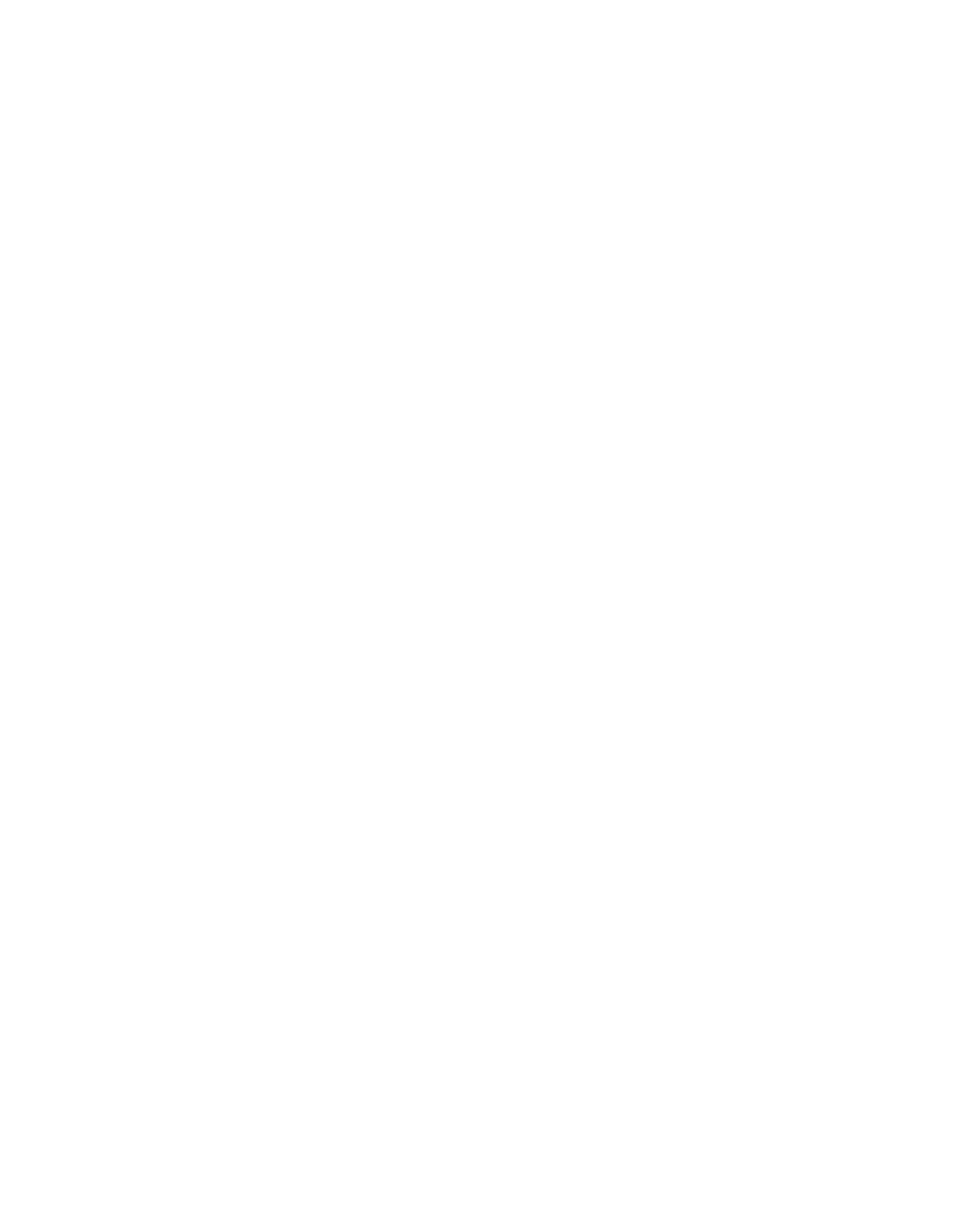# *Safety and Warranty Information*

- $\checkmark$  Details about cautionary symbols
- $\checkmark$  Safety markings used on the instrument
- $\checkmark$  Information about the warranty
- $\checkmark$  Customer service contact information

### <span id="page-2-0"></span>*Safety Information and the Manual*

Throughout this manual, you will see the words "Caution" and "Warning" indicating potentially dangerous or hazardous situations which, if not avoided, could result in death, serious or minor injury, or damage to the product. Specifically:

## **CAUTION**

Caution indicates a potentially hazardous situation which can result in minor or moderate injury or damage to the product or equipment.

## **WARNING**

Warning indicates a potentially dangerous situation which can result in serious injury or death.

### <span id="page-2-1"></span>*General Safety Considerations*

If any of the following conditions exist, or are even suspected, do not use the instrument until safe operation can be verified by trained service personnel:

- Visible damage
- Severe transport stress
- Prolonged storage under adverse conditions
- **Failure to perform intended measurements or functions**

If necessary, return the instrument to ILX Lightwave, or authorized local ILX Lightwave distributor, for service or repair to ensure that safety features are maintained.

All instruments returned to ILX Lightwave are required to have a Return Authorization Number assigned by an official representative of ILX Lightwave Corporation prior to shipping the instrument. See Returning an Instrument for more information.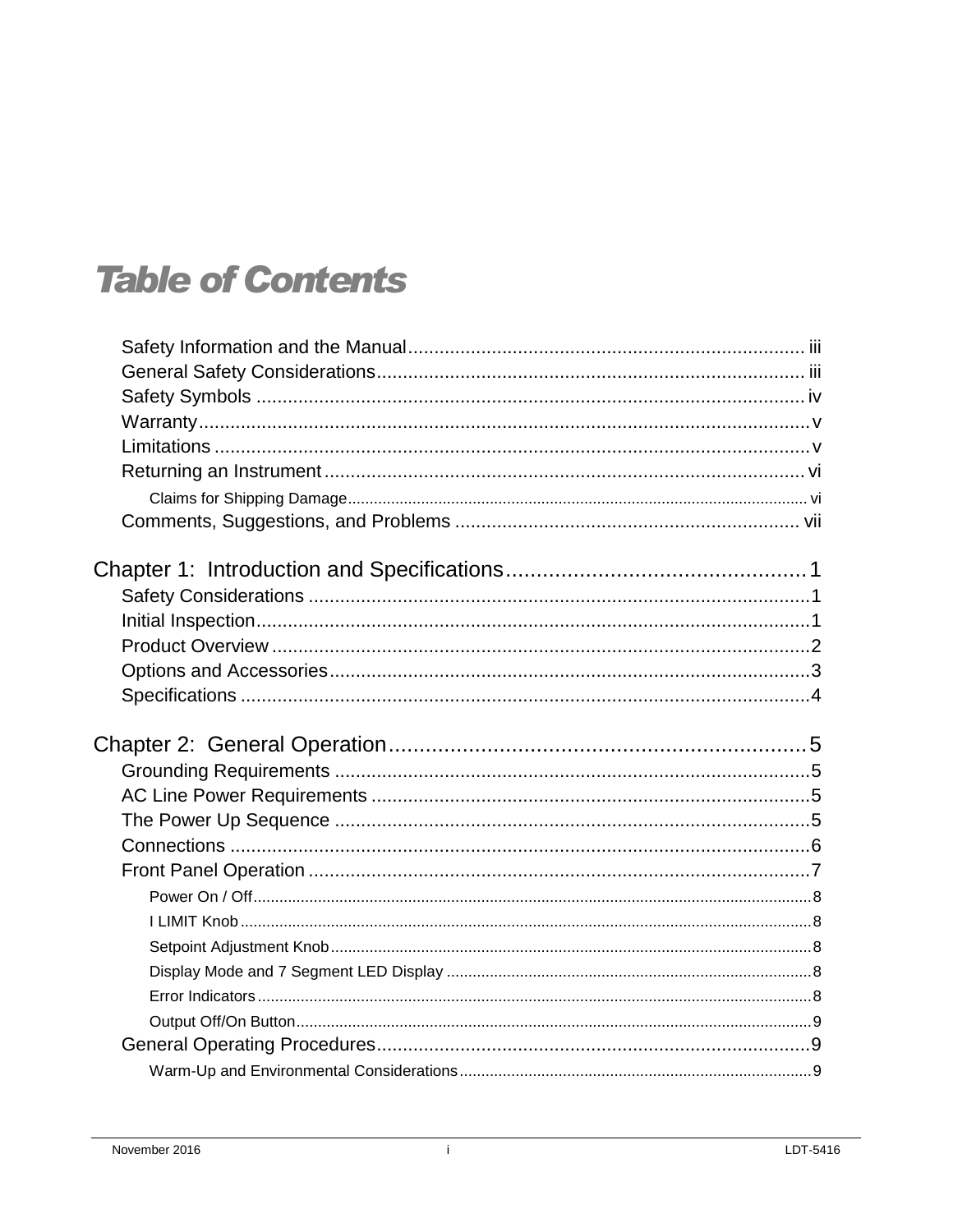## <span id="page-3-0"></span>*Safety Symbols*

This section describes the safety symbols and classifications.

Technical specifications including electrical ratings and weight are included within the manual. See the Table of Contents to locate the specifications and other product information. The following classifications are standard across all ILX Lightwave products:

- **Indoor use only**
- Ordinary Protection: This product is NOT protected against the harmful ingress of moisture.
- **IEC Class I Equipment (grounded type)**
- $\blacksquare$  Mains supply voltage fluctuations are not to exceed  $\pm 10\%$  of the nominal supply voltage.
- **Pollution Degree II**
- **Installation (overvoltage) Category II for transient over-voltages**
- **Maximum Relative Humidity: <85% RH, non-condensing**
- Operating temperature range of 10°C to 40°C
- Storage and transportation temperature of –40°C to 70°C
- Maximum altitude: 3000m (9843ft.)
- **This equipment is suitable for continuous operation.**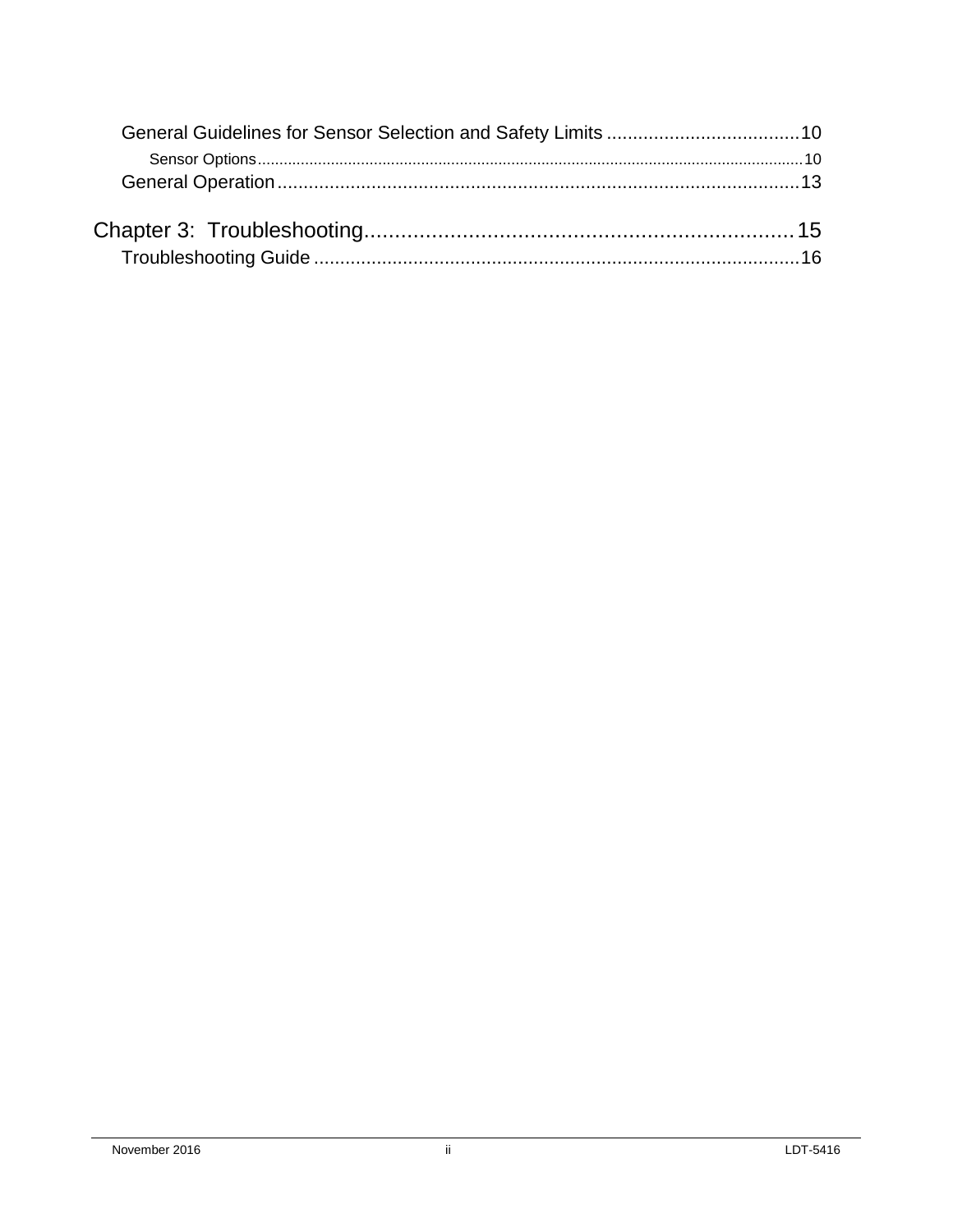### *Safety Marking Symbols*

This section provides a description of the safety marking symbols that appear on the instrument. These symbols provide information about potentially dangerous situations which can result in death, injury, or damage to the instrument and other components.



## <span id="page-4-0"></span>*Warranty*

ILX Lightwave Corporation warrants this instrument to be free from defects in material and workmanship for a period of one year from date of shipment. During the warranty period, ILX will repair or replace the unit, at our option, without charge.

### <span id="page-4-1"></span>*Limitations*

This warranty does not apply to defects caused by abuse, modifications, or to use of the product for which it was not intended.

This warranty is in lieu of all other warranties, expressed or implied, including any implied warranty of merchantability or fitness for any particular purpose. ILX Lightwave Corporation shall not be liable for any incidental, special, or consequential damages.

If a problem occurs, please contact ILX Lightwave Corporation with the instrument's serial number, and thoroughly describe the nature of the problem.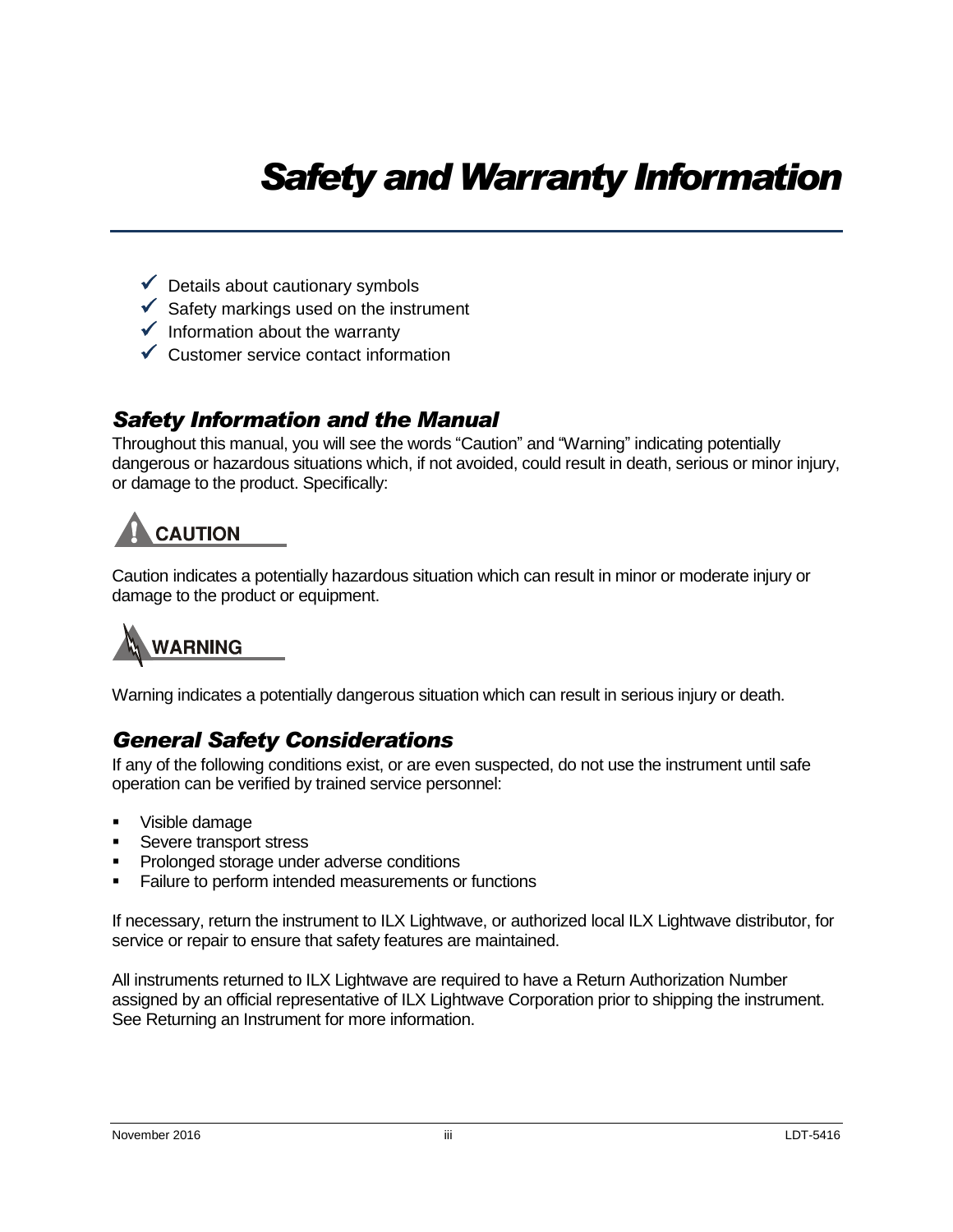### <span id="page-5-0"></span>*Returning an Instrument*

If an instrument is to be shipped to ILX Lightwave for repair or service, be sure to:

- Obtain a Return Merchandise Authorization number (RMA) from ILX Customer Service prior to shipping the instrument.
- Attach a tag to the instrument identifying the owner and indicating the required service or repair. Include the instrument serial number from the rear panel of the instrument.
- Attach the anti-static protective caps that were shipped with the instrument.
- Place the instrument in the original packing container with at least 3 inches (7.5 cm) of compressible packaging material. Shipping damage is not covered by this warranty.
- Secure the packing box with fiber reinforced strapping tape or metal bands.
- Send the instrument, transportation pre-paid, to ILX Lightwave. Clearly write the return authorization number on the outside of the box and on the shipping paperwork. ILX Lightwave recommends you insure the shipment.
- If the original shipping container is not available, place your instrument in a container with at least 3 inches (7.5 cm) of compressible packaging material on all sides.

Repairs are made and the instrument returned transportation pre-paid. Repairs are warranted for the remainder of the original warranty or for 90 days, whichever is greater.

### <span id="page-5-1"></span>*Claims for Shipping Damage*

When you receive the instrument, inspect it immediately for any damage or shortages on the packing list. If the instrument is damaged, file a claim with the carrier. The factory will supply you with a quotation for estimated costs of repair. You must negotiate and settle with the carrier for the amount of damage.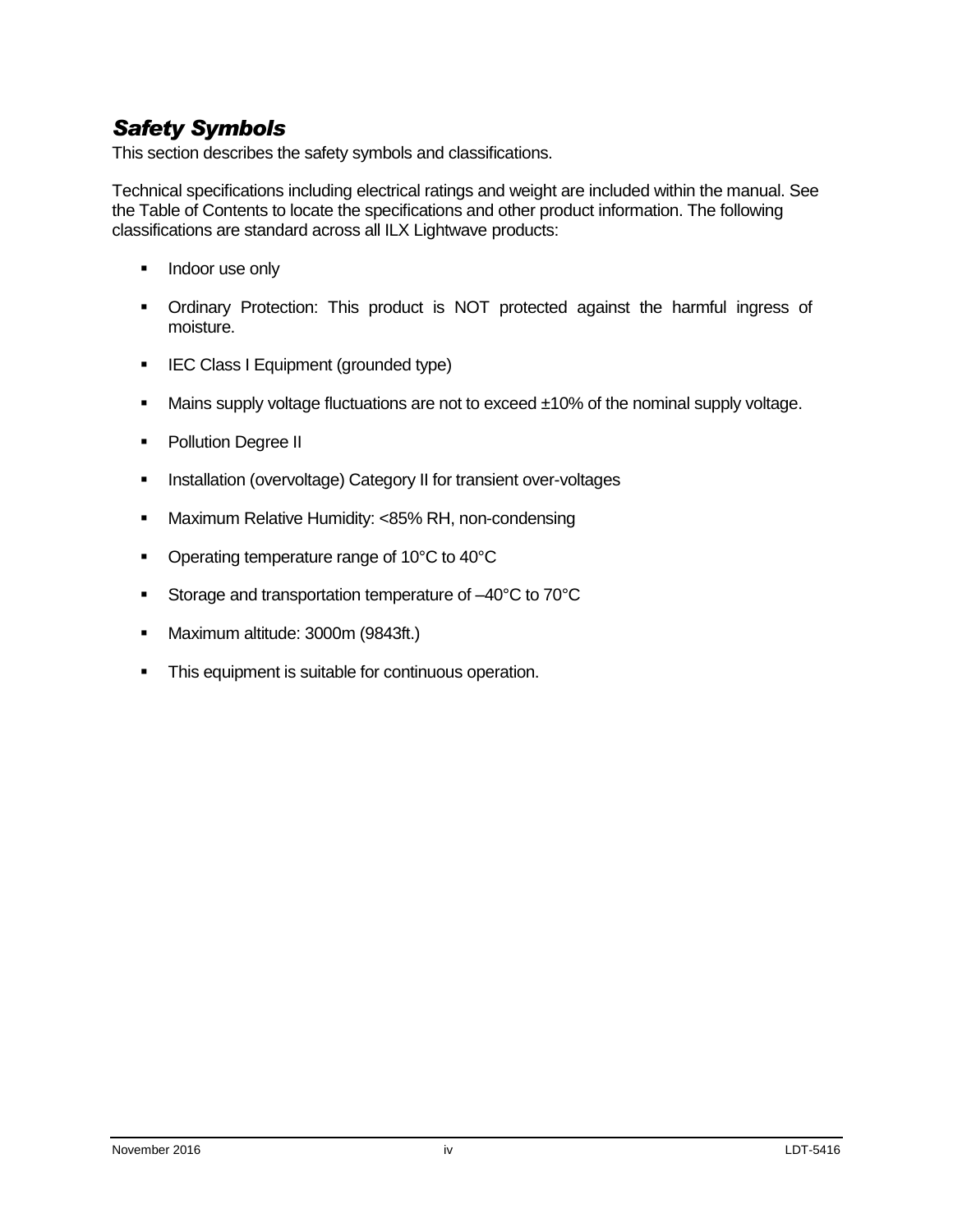## <span id="page-6-0"></span>*Comments, Suggestions, and Problems*

To ensure that you get the most out of your ILX Lightwave product, we ask that you direct any product operation or service related questions or comments to ILX Lightwave Customer Support. You may contact us in whatever way is most convenient:

| Phone:         | (800) 459-9459 or (406) 586-1244                               |
|----------------|----------------------------------------------------------------|
| Fax:           | (406) 586-9405                                                 |
| On the web at: | http://www.newport.com/locations/brandcontacts.aspx?brandid=19 |
| Or mail to:    |                                                                |
|                | <b>ILX Lightwave Corporation</b>                               |
|                | 31950 East Frontage Road                                       |
|                | Bozeman, Montana, U.S.A 59715-8642                             |
|                | www.newport.com/ilxlightwave                                   |

When contacting ILX Lightwave, please have the following information:

- $\sqrt{\phantom{a}}$  Model Number
- $\checkmark$  Serial Number
- $\checkmark$  End-user Name
- $\checkmark$  Company
- $\checkmark$  Phone
- $\checkmark$  Fax
- $\checkmark$  Description of what is connected to the ILX Lightwave instrument
- $\checkmark$  Description of the problem

If ILX Lightwave determines that a return to the factory is necessary, a Return Merchandise Authorization (RMA) number will be issued. Please mark this number on the outside of the shipping box.

You or your shipping service is responsible for any shipping damage when returning the instrument to ILX Lightwave; ILX recommends you insure the shipment. If the original shipping container is not available, place your instrument in a container with at least 3 inches (7.5 cm) of compressible packaging material on all sides.

We look forward to serving you even better in the future!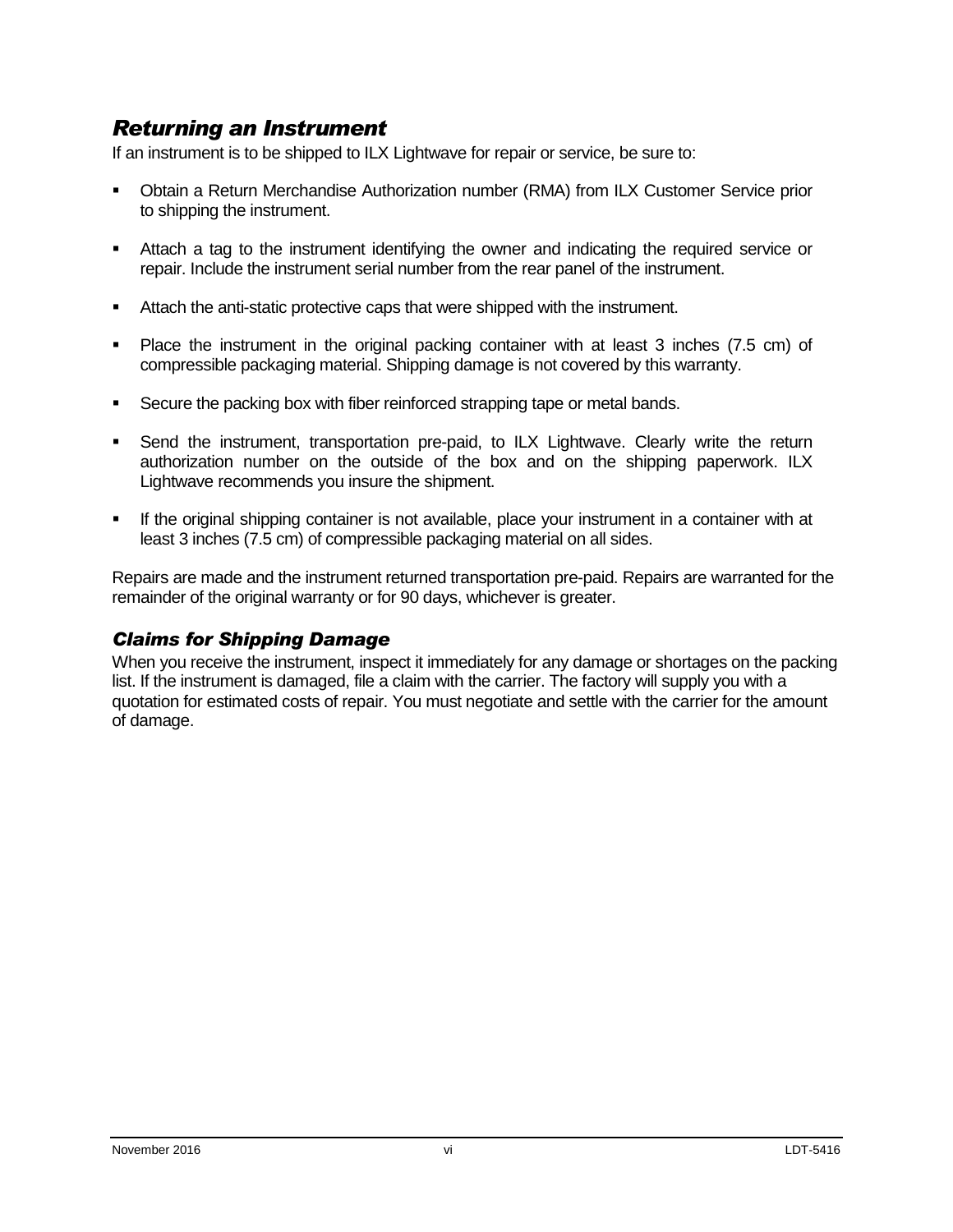# *Chapter 1: Introduction and Specifications*

<span id="page-8-0"></span>This chapter is an introduction to the LDT-5416 Thermoelectric Temperature Controller.

- $\checkmark$  Safety Considerations and unpacking information
- $\checkmark$  Product Overview
- $\checkmark$  Options and accessories
- $\checkmark$  Specifications

### <span id="page-8-1"></span>*Safety Considerations*



**If any of the following symptoms exist, or are even suspected, remove the LDT-5416 from service. Do not use the LDT-5416 until trained service personnel can verify safe operation.**

- **Visible damage**
- **Severe transport stress**
- **Prolonged storage under adverse conditions**
- **Failure to perform intended measurements or functions**

**If necessary, return the LDT-5416 to ILX Lightwave for service and repair to ensure that safety features are maintained.**

### <span id="page-8-2"></span>*Initial Inspection*

When you receive your LDT-5416 Thermoelectric Temperature Controller, verity that the following items were shipped with the instrument

- **Certificate of Calibration**
- **USB Flash Drive with LDT-5416 Thermoelectric Controller Manual**
- **Power Cord**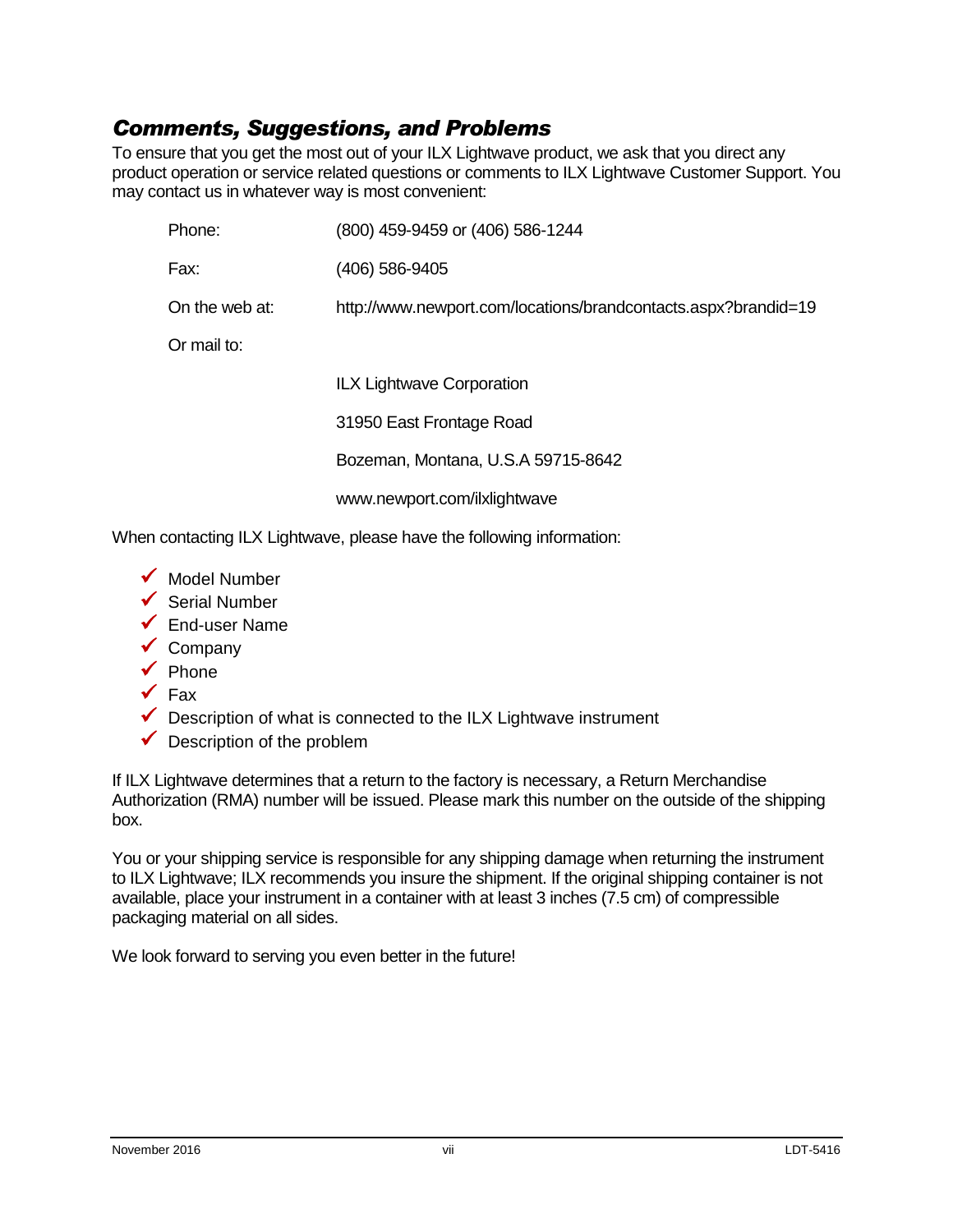## <span id="page-9-0"></span>*Product Overview*

The LDT-5416 is a thermoelectric temperature controller capable of stably and accurately controlling thermoelectric mounts in low power applications. This is achieved by modulating the current through a thermoelectric load and continuously monitoring the feedback signal generated from a thermistor temperature sensor. The linear output stage of the LDT-5416 offers the low current noise necessary to achieve the temperature stability required in most low-noise and frequency-stabilized laser applications.

Features of the LDT-5416 include:

- Long term temperature stability of ±0.01°C
- Linearized thermistor mode allows temperature readout accurate to  $\pm 1^{\circ}$ C with specific 10k $\Omega$ thermistors
- Bipolar 16 Watt linear output stage
- PI control loop with adjustable P gain and fixed I gain
- 12 Volt bias for operating external fans
- Buffered analog measurement output

If cleaning is required, use a clean dry cloth. Do not use solvents.



**Figure 1.1 – LDT-5416 Front Panel**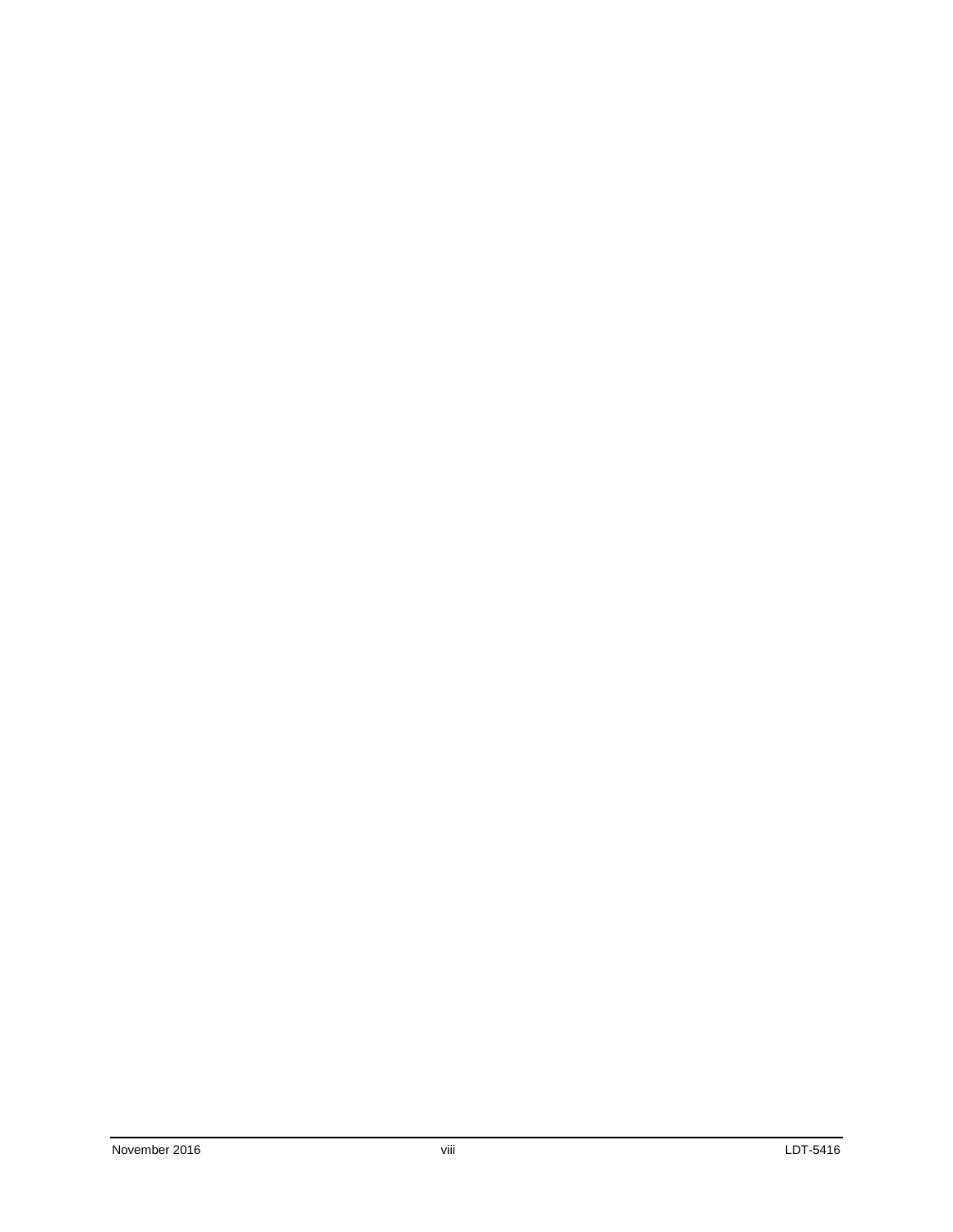

**Figure 1.2 – LDT-5416 Rear Panel**

### <span id="page-10-0"></span>*Options and Accessories*

Options and accessories available for LDT-5416 Thermoelectric Temperature Controller include the following:

| <b>DESCRIPTION</b>                                                     | <b>MODEL / PART NUMBER</b> |
|------------------------------------------------------------------------|----------------------------|
| Temperature Controller Interconnect Cable (terminated with 9-pin DSUB) | <b>CC-505S</b>             |
| Temperature Controller Interconnect Cable (unterminated)               | CC-501S                    |
| Calibrated $10k\Omega$ Thermistor                                      | <b>TS-510</b>              |
| Uncalibrated $10k\Omega$ Thermistor                                    | <b>TS-520</b>              |
| Uncalibrated $100k\Omega$ Thermistor                                   | <b>TS-525</b>              |
| <b>Unipolar Control Adapter</b>                                        | <b>UCA-350</b>             |
| <b>TO-Can Laser Diode Mount</b>                                        | LDM-4405                   |
| <b>Telecommunications Series Laser Diode Mount</b>                     | LDM-4980                   |
| Production Line TO-Can Laser Diode Mount                               | LDM-4990                   |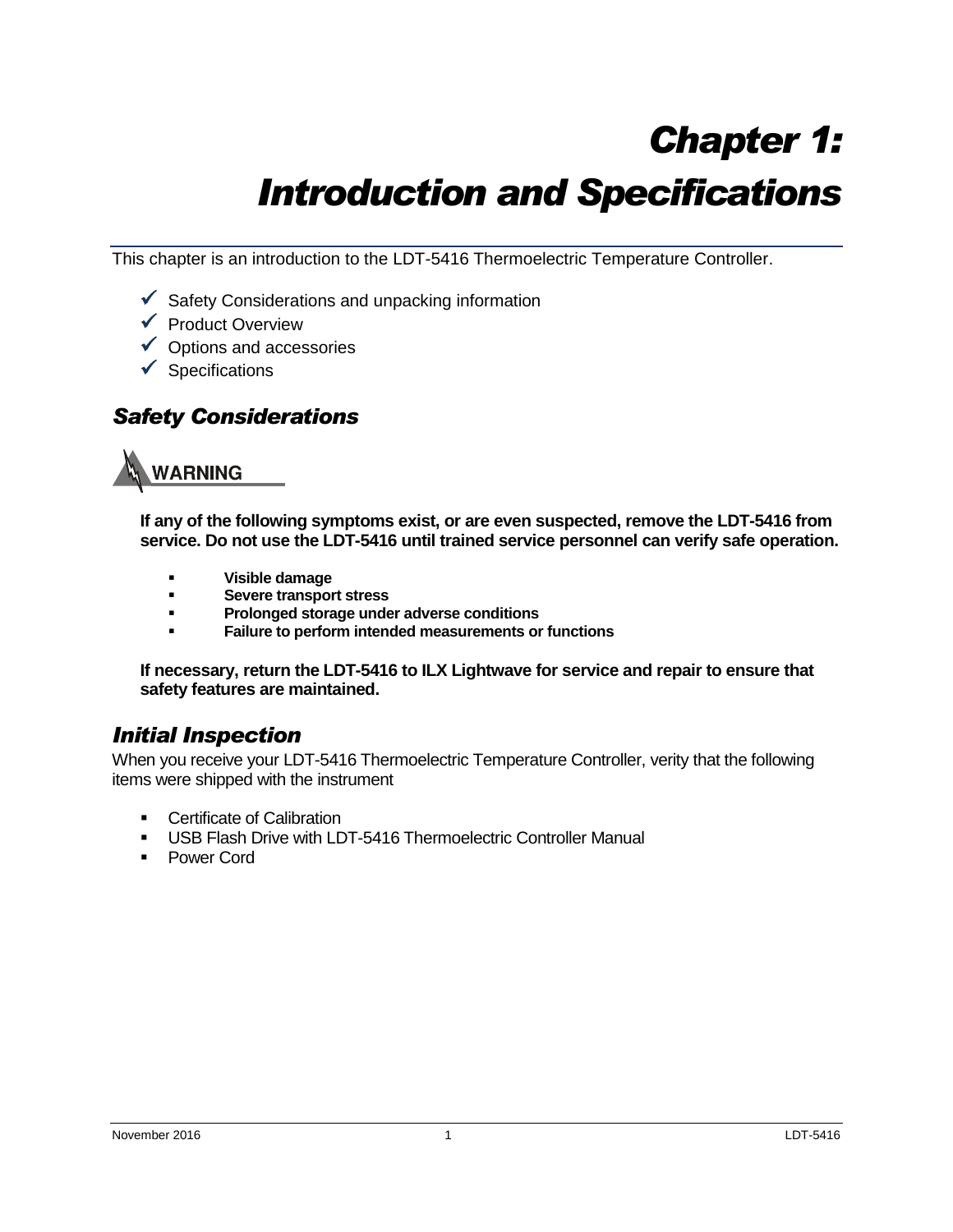### <span id="page-11-0"></span>*Specifications*

### **CONTROL SYSTEM**

Temperature Stability (1 hour):<sup>2</sup> Temperature Stability (24 hours):<sup>2</sup> Temperature Coefficient: Control Algorithm:

### **SENSOR**

Thermistor: **Thermistor Sensor Resistance** 10 μA Bias Setting Range: Resolution (Display): Accuracy: 100 µA Bias Setting Range: Resolution (Display): Accuracy: Linearized Thermistor Mode<sup>3</sup> Range: Resolution (Display): Accuracy:

### **TEC OUTPUT**

Output Type: Isolation: **Output Current** 

Range: Resolution (Display): Accuracy: Current Limit Range: Compliance Voltage: Maximum Output Power: Current Noise and Ripple:  $\pm 0.005$  °C  $±0.01 °C$ <0.0025 °C/ °C Proportional (Adjustable) Integral (Fixed)

NTC (2-wire)

0 to 199.9 kΩ  $0.1 k\Omega$  $\pm$ 1% of reading  $\pm$ 100 $\Omega$ 

0 to 19.99 k $\Omega$  $0.01 k\Omega$  $\pm$ 1% of reading  $\pm$ 10 $\Omega$ 

10 - 40°C (0 to 15 kΩ)  $0.1 °C$  $±1 °C$ 

Bidirectional, linear Floating with respect to earth ground Specified only for ambient temperatures  $23 \pm 5$ °C  $-4.00 A to + 4.00 A$  $0.01A$  $+0.05A$  $-4.00$  A to  $+4.00$  A  $+4V$  $>16W$  $<$ 2 mA rms

### **AUXILIARY OUTPUT**

Analog Output Gain Factor:

Analog Output Impedance: External Fan Output Voltage: External Fan Output Max. Current:

#### **GENERAL** I/O Connectors:

Power Requirements: Size (HxWxD):

Weight: Operating Temperature: Storage Temperature: Humidity: Compliance:

100 mV/kΩ (100 μA)<br>10 mV/kΩ (10 μA)  $2 k\Omega$  (nominal) 12 V (nominal) 100 mA (maximum)

Female 15-pin, D-sub (TEC I/O) Isolated Female BNC (Analog Output) 100-240 VAC; 50/60 Hz; 75W 14.2 cm x 25.9 cm x 6.6 cm; 5.6" x 10.2" x 2.6" 1.35 kg (3.0 lbs.) 10 °C to 40 °C -40 °C to 70 °C <85%, relative, non-condensing CE

#### **NOTES**

- 
- All specifications unless otherwise noted are for a one hour warm up.<br>Temperature stability tested at 25 °C with a 10 ks2 thermistor on the 100  $\mu$ A setting.<br>To achieve rated accuracy, a 10 ks2 thermistor with at least 1  $\overline{2}$ of 3900 to 4050 must be used. Use of a thermistor outside of this accuracy and Beta will result
	- in inaccurate temperature readings and set points.

### **ORDERING INFORMATION**

| LDT-5416       | Thermoelectric Temperature Controller                     |
|----------------|-----------------------------------------------------------|
| LDM-4405       | Low Cost TO-Can Laser Diode Mount                         |
| CC-501S        | TE Controller / Unterminated Interconnect Cable           |
| CC-505S        | TE Controller / Laser Diode Mount Interconnect Cable      |
| <b>TS-510</b>  | 10k $\Omega$ Calibrated Thermistor (+0.2 $\textdegree$ C) |
| <b>UCA-350</b> | Unipolar Heater Control Adapter                           |
|                |                                                           |

In keeping with our commitment to continuing improvement, ILX Lightwave reserves the right to change specifications without notice or liability for such changes.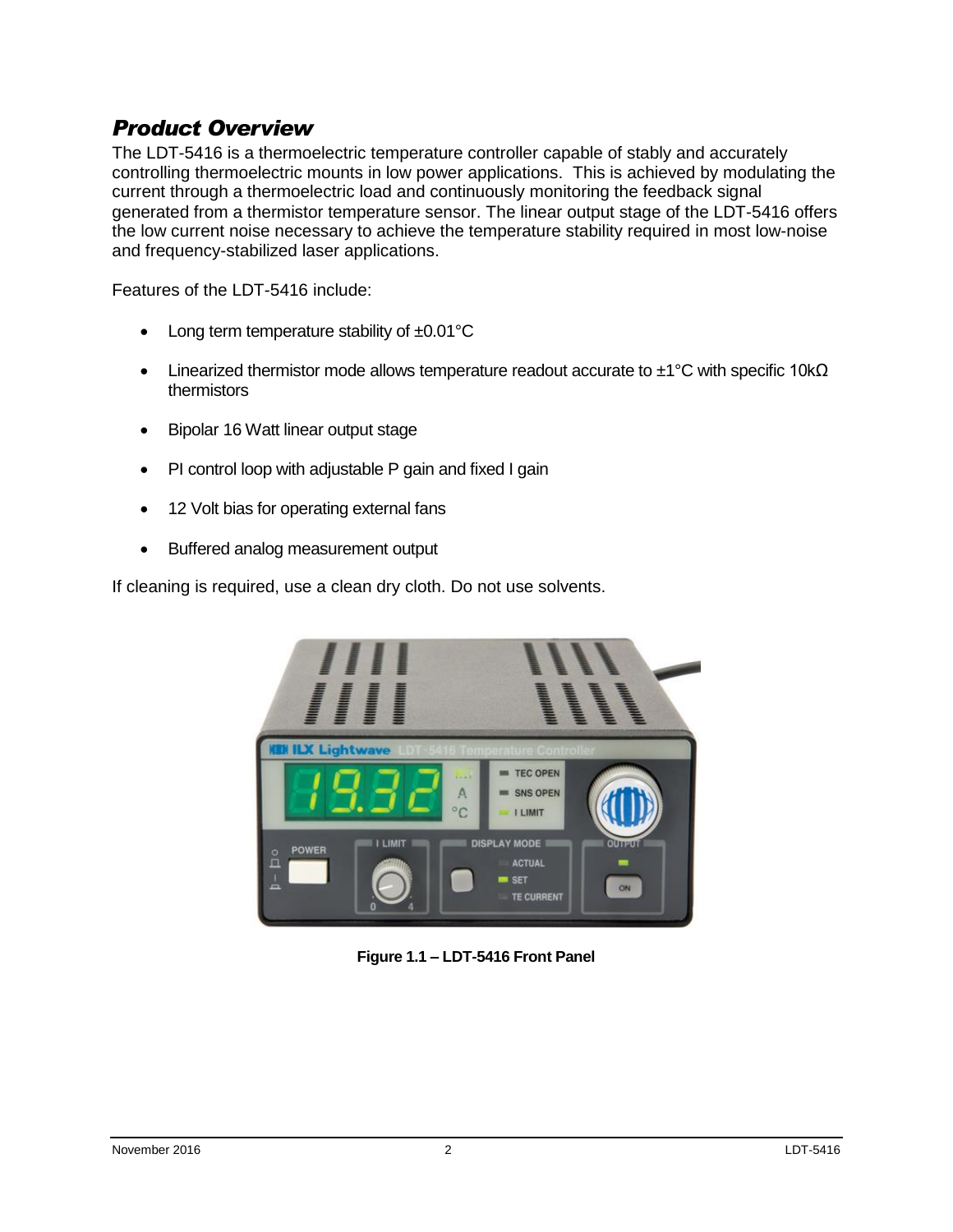# *Chapter 2: General Operation*

<span id="page-12-0"></span>This chapter is an overview of the operation of the LDT-5416 Thermoelectric Temperature Controller.

- $\checkmark$  Power requirements
- $\checkmark$  Front panel operation
- $\checkmark$  General operating procedures

## <span id="page-12-1"></span>*Grounding Requirements*

The LDT-5416 Thermoelectric Temperature Controller comes with a three conductor AC power cable. The power cable must be plugged into an approved three-contact electrical outlet or used with a three-contact to two-contact adaptor with the grounding wire connected to an electrical ground (safety ground). ILX Lightwave recommends connecting the instrument only to properly earth grounded receptacles. The power cord connector and provided power cable meet IEC safety standards.

### <span id="page-12-2"></span>*AC Line Power Requirements*

The LDT-5416 Thermoelectric Temperature Controller features a universal input and can be operated at nominal line voltages of 90 - 240 VAC and 50 – 60 Hz.

## <span id="page-12-3"></span>*The Power Up Sequence* **WARNING**

**Prior to power up ensure that the ventilation holes located on the left and right hand side as well as on the top of the instrument have no obstructions that would impede airflow.** 

With the LDT-5416 connected to an AC power source, pressing **POWER** supplies AC line power to the instrument. After power-up, make sure that the OUTPUT is off (LED unlit) until you have configured the instrument for your application.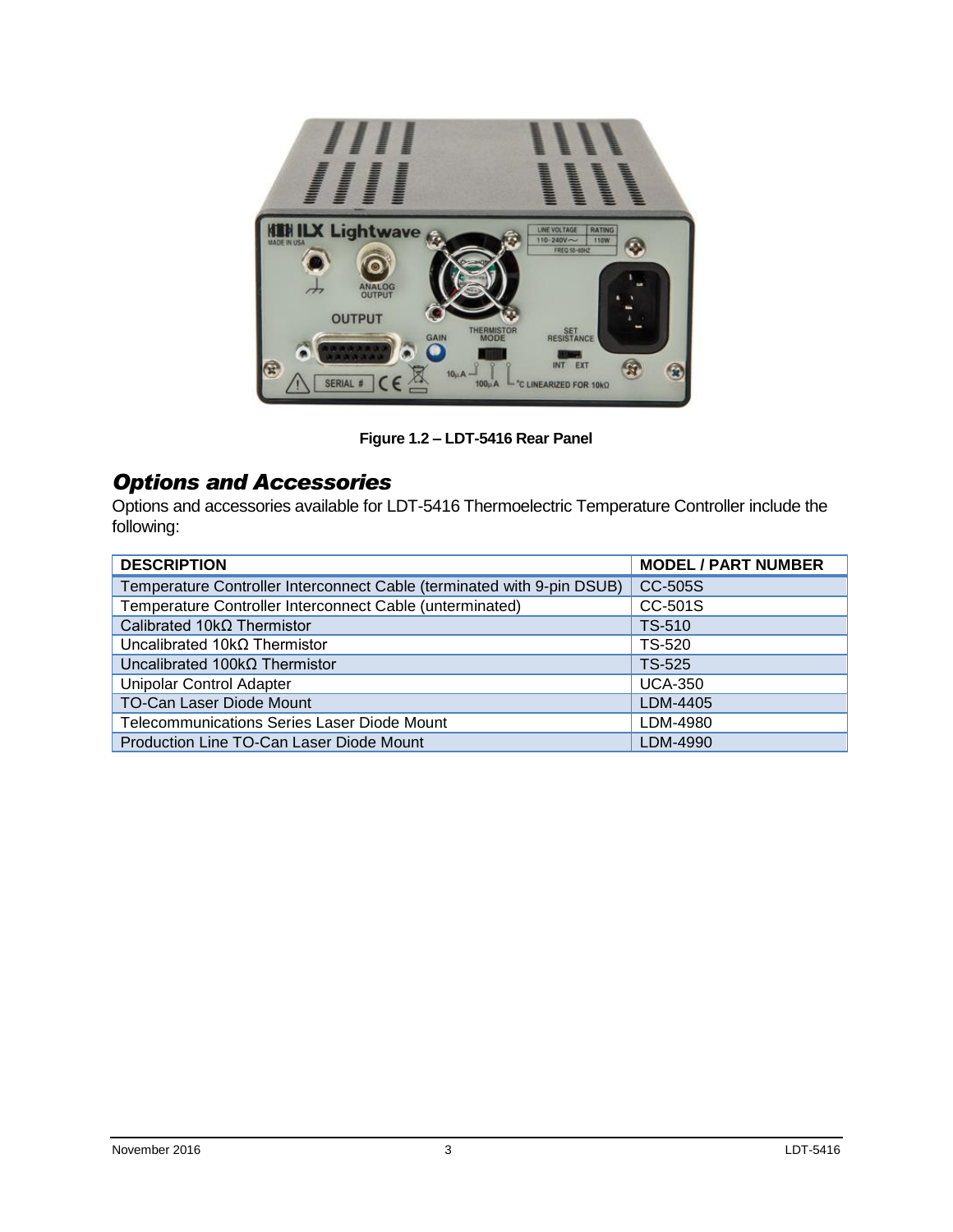## <span id="page-13-0"></span>*Connections*

**Temperature Control Output**: A 15-pin D-Subminiature connector is located on the back panel of the instrument. The connections for each terminal are shown below.

| <b>LDT-5416</b>   |                          |  |  |
|-------------------|--------------------------|--|--|
| 00000000          |                          |  |  |
| <b>PIN NUMBER</b> | <b>CONNECTION</b>        |  |  |
| 1                 | TE Module (+)            |  |  |
| 2                 | TE Module (+)            |  |  |
| 3                 | TE Module (-)            |  |  |
| 4                 | TE Module (-)            |  |  |
| 5                 | <b>External Setpoint</b> |  |  |
| 6                 | <b>External Setpoint</b> |  |  |
| 7                 | Sensor (+)               |  |  |
| 8                 | Sensor (-)               |  |  |
| 9                 | Analog Ground            |  |  |
| 10                | Control Signal           |  |  |
| 11                | N/C                      |  |  |
| 12                | N/C                      |  |  |
| 13                | N/C                      |  |  |
| 14                | Fan $(+)$                |  |  |
| 15                | Fan $(-)$                |  |  |

**Figure 2.1 – LDT-5416 Output Connector**

The TE drive current is available at the 15 pin connector. Pins 1 and 2 and pins 3 and 4 are tied together internally. Pins 1 and 2 source current while cooling and sink current while heating. Pins 3 and 4 sink current while cooling and source current while heating.

An NTC Thermistor is required to sense the load temperature and must be connected between pins 7 and 8.

An external resistor may be used to control the setpoint resistance; this resistor must be connected between pins 5 and 6. The SET RESISTANCE switch must be in the EXT position in order to use the external resistor as a setpoint, otherwise the setpoint is controlled by the front panel knob.

The control signal on pin 10 provides approximately a 1 V/A signal referenced to pin 9, which can be used to drive an isolated booster current supply.

Pins 14 and 15 provide the ability to power an external fan through the 15-pin DSUB connector. This circuit can provide up to 100 mA at a nominal voltage of 12 VDC. This feature includes current limiting and over-power shutdown for the external fan.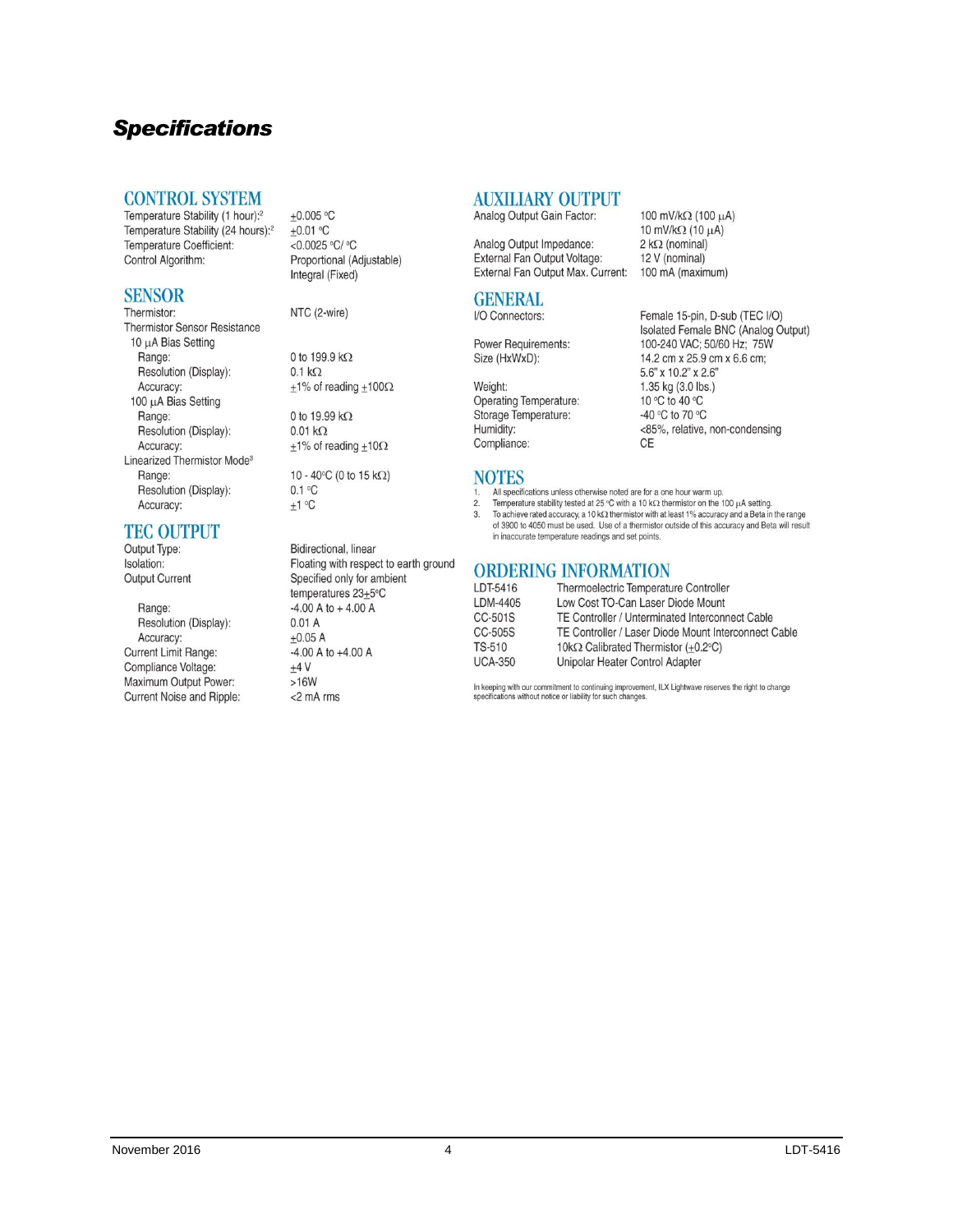**THERMISTOR MODE**: A three position switch that adjusts the measurement and setpoint current sources and also determines how the values are displayed on the front panel. The **10µA** and **100µA** positions configure the sensor current source for the selected value and displays the value of the setpoint and current sensor in  $k\Omega$  on the front panel. **°C LINEARIZED FOR 10k** $\Omega$  is a special mode that places a 10k $\Omega$  resistor in parallel with the thermistor to linearize the temperature response. The front panel is calibrated to display the approximate temperature with an accuracy of  $\pm 1.0^{\circ}$ C in  $^{\circ}$ C when a 10k $\Omega$  thermistor is used as the sensor.

**SET RESISTANCE:** Allows the operator to bypass the set resistance function of the front panel and externally control to a known resistance. When the switch is in the **EXT** position, the temperature is controlled to match the resistance measured between pins 5 and 6 of the **OUTPUT** connector. This mode is useful if always operating at the same setpoint. When the switch is in the **INT** position, the external resistor is ignored and the front panel knob controls the temperature setpoint.

**ANALOG OUTPUT**: An isolated BNC connector is located on the rear panel of the LDT-5416 that provides the capability to externally measure the voltage at the thermistor terminals. The nominal gain of this connection is 10mV/kΩ in the 10µA range and 100mV/kΩ in the 100µA range. In the linearized operating mode the voltage present at this connection mirrors the voltage present across the parallel combination of the thermistor and a 10kΩ resistor with 100µA passing through the combination. The nominal output impedance of this connection is 2kΩ.

**GAIN:** A single turn potentiometer which adjusts the control loop gain. This adjustment affects the slew rate and settling time of the LDT-5416 when reaching the desired setpoint. If the GAIN is set too low (counter-clockwise), the LDT-5416 will take longer to reach the desired setpoint. If the GAIN is set too high (clockwise), the LDT-5416 may oscillate around the desired setpoint. To adjust, use a small blade screwdriver.

## <span id="page-14-0"></span>*Front Panel Operation*

This section describes the fundamentals of operation for the LDT-5416 Thermoelectric Temperature Controller. The order of descriptions will follow the normal progression of how the user would typically configure the instrument for use for the first time.



**Figure 2.2 – LDT-5416 Front Panel**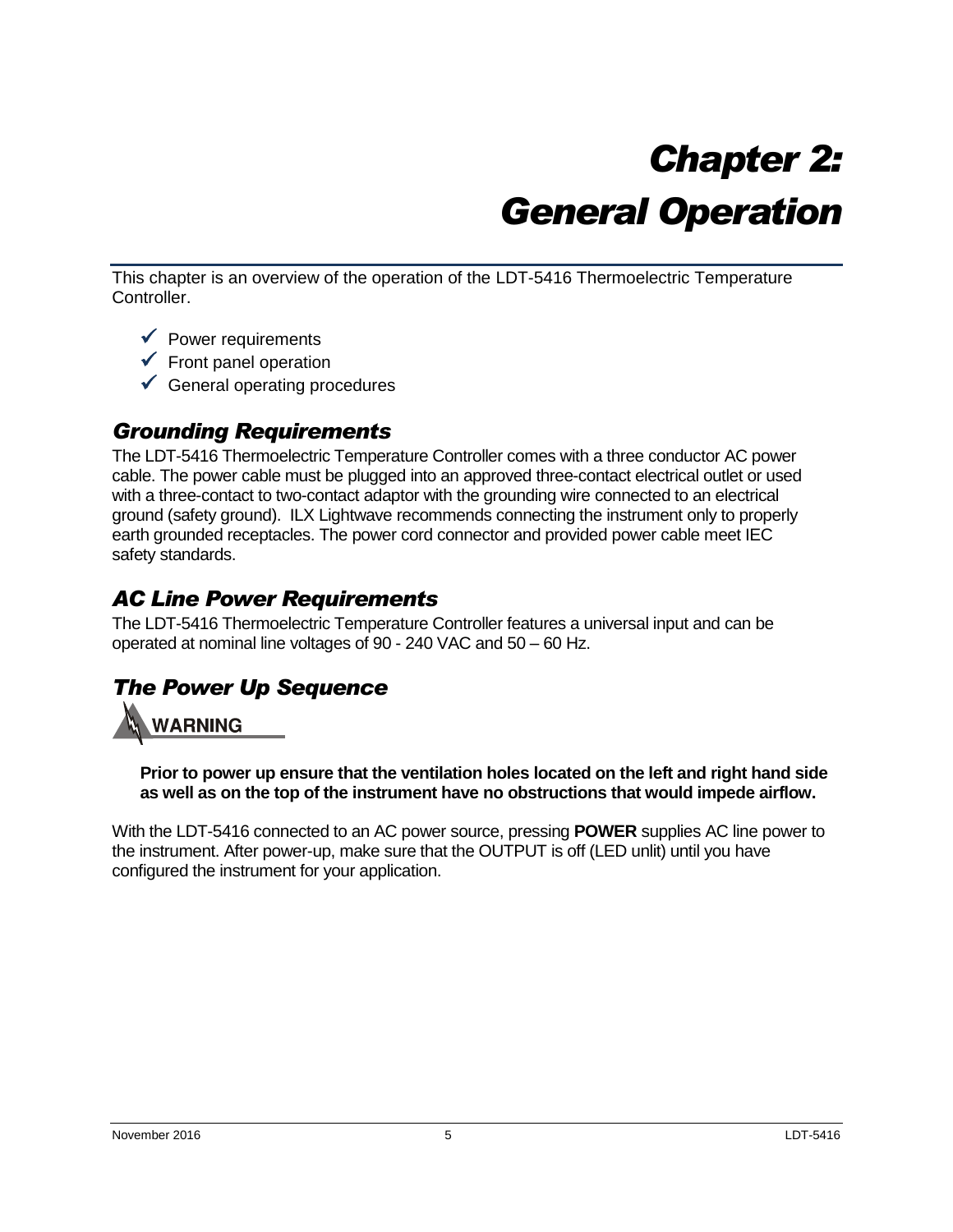### <span id="page-15-0"></span>*Power On / Off*

The POWER button applies power to the LDT-5416.

### <span id="page-15-1"></span>*I LIMIT Knob*

The current LIMIT knob allows the user to set the upper limit of the output current. The user may adjust the output current from zero (LIMIT knob turned fully counterclockwise CCW) to 4 Amps (LIMIT knob turned fully clockwise CW). This LIMIT knob is recessed to prevent accidental readjustment of the output current during operation.

The LIMIT current value is not displayed, but the adjustment is linear. For example, setting the LIMIT knob half-way between 0 and 4 Amps will limit the output current to 2 Amp. A more accurate LIMIT setting may be attained by the following procedure:

- **1.** Connect a short between pins 2 and 3 of DB15 (TE OUTPUT connector on rear panel). Connect a 10 k $\Omega$  resistor across pins 7 and 8 of DB15.
- **2.** Set the DISPLAY MODE switch to TE CURRENT. Turn the OUTPUT switch on (LED lit). Adjust the Main Control Knob fully counter-clockwise (CCW).
- **3.** Adjust the LIMIT control until the display reads the desired limit current. Turn the OUTPUT off, remove the short from pins 2 and 3 of DB15, and remove the resistor form pins 7 and 8 of DB15.

During operation the TE output current is unconditionally limited to the value set by the LIMIT adjustment

### <span id="page-15-2"></span>*Setpoint Adjustment Knob*



The Setpoint Adjustment knob is located on the upper right side of the LDT-5416 front panel and is used to set the desired operating, or setpoint, resistance or temperature of the load. The setpoint may be set from 0.00kΩ to ~20.00kΩ when the instrument is in the 100µA Sensor Mode (see SENSOR MODE below), from 0.0k $\Omega$  to ~200.0k $\Omega$  in the 10µA mode and from approximately 10°C to 70°C but will only meet the stated accuracy specification when set between 10°C and 40°C (see LINEARIZED MODE below). Rotating the knob clockwise in 10/100 µA mode will increase the

resistance (decrease the temperature) and rotating counterclockwise will decrease the resistance (increase the temperature). When the LDT-5416 is in  $\degree$ **C LINEARIZED FOR 10k** $\Omega$  rotating the knob counter clockwise will increase the temperature and when rotating clockwise will decrease the temperature. This is due to the negative temperature coefficient of NTC thermistors where in a decrease in resistance represents an increase in temperature.

### <span id="page-15-3"></span>*Display Mode and 7 Segment LED Display*

Using the button located under the DISPLAY MODE will allow the user to cycle between ACTUAL, SET, and TEC CURRENT on the 7 segment LED display. When the ACTUAL LED is illuminated the display reads the measured resistance or temperature (linearized mode) of the thermistor, the SET LED when illuminated displays the set point resistance or temperature (linearized mode), and when the TE CURRENT LED is illuminated the LDT-5416 will display the actual measured TEC current.

### <span id="page-15-4"></span>*Error Indicators*

**TEC OPEN**: Indicates that the thermoelectric voltage exceeds the rated compliance voltage of the instrument. The output must be on to enable monitoring of **TEC OPEN**. Detection of a **TEC OPEN**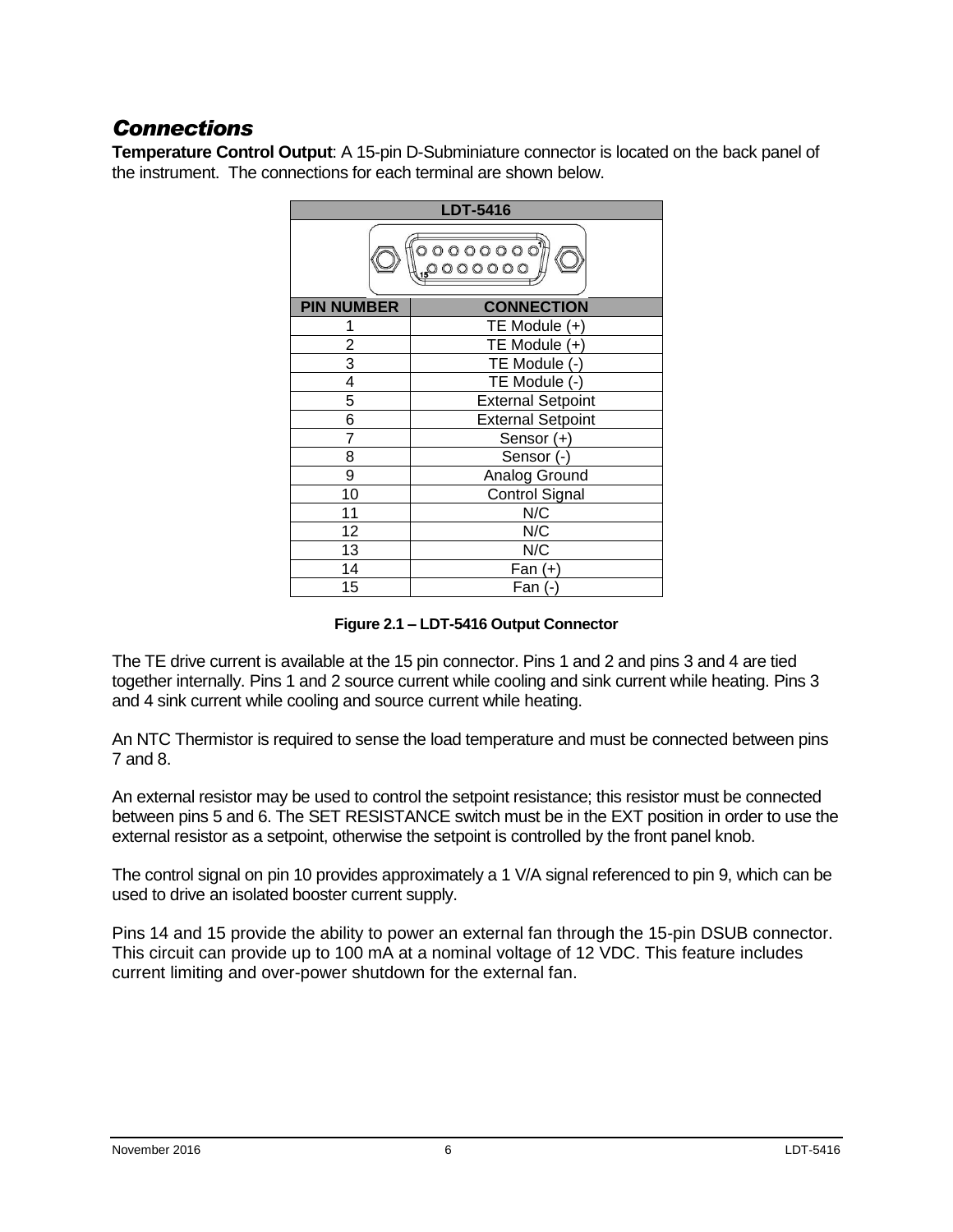state will shut the output off. The indicator will remain illuminated after a fault until the output is enabled or power is cycled. In some instances a **TEC OPEN** fault may occur with high impedance TECs and can be remedied by reducing the current limit as to reduce the maximum voltage generated.

**SNS OPEN:** Indicates that the thermistor or external setpoint resistance has exceeded 50 $k\Omega$  when the 100uA or Linearized sensor mode is selected or  $500k\Omega$  when the 10uA sensor mode is selected. Like the **TEC OPEN** indicator, the output must be on to enable monitoring of **SNS OPEN.** Detection of a **SNS OPEN** state will shut the output off. The indicator will remain illuminated after a fault until the output is enabled or power is cycled.

**I LIMIT**: This LED indicates that the current output is limited by the limit setpoint. It is normal for this indicator to illuminate shortly after turning the output on, or when load power changes significantly. If the indicator stays on or occasionally turns on after a long period, the controller cannot maintain temperature due to the power requirements of the load. Changing the temperature setpoint, or increasing the current limit, if it is safe to do so, can fix this problem.

### <span id="page-16-0"></span>*Output Off/On Button*

The OUTPUT off/on switch is located in the lower right-hand corner of the front panel. This switch has a toggling action which turns the output current of the LDT-5416 off and on. When the output is active, the LED indicator just above the switch will be lit.

When the OUTPUT is off, it is safe to connect or disconnect sensitive devices from the LDT-5416, even though the power supply is on. The OUTPUT is off when AC power is first applied to the instrument. Additionally, there are three other conditions which will automatically cause the output to reset to the off state:

- **•** Power Drop-outs AC line power drop-outs lasting more than about 1 second will trigger an internal power monitor and cause the output to switch unconditionally to the off state. This sequence is also initiated when the LDT-5416 is switched off or unplugged.
- **•** SNS OPEN If the externally connected thermistor or set point resistor is open, the output is switched to the off state and the SNS OPEN LED indicator is illuminated.
- **•** TEC OPEN If the connected TEC exceeds the rated voltage of the LDT-5416 the output will be disabled and the TEC OPEN LED will be illuminated.

If any of these conditions occur and the OUTPUT turns off; output may be turned on again by first correcting the cause of the fault and then pressing the OUTPUT off/on switch.

## <span id="page-16-1"></span>*General Operating Procedures*

The discussion below presents guidelines for operation as well as some common operating procedures.

### <span id="page-16-2"></span>*Warm-Up and Environmental Considerations*

To achieve the rated accuracy, allow the LDT-5416 to warm-up for at least one hour before use. Operate the controller within the environmental limits specified in Chapter 1.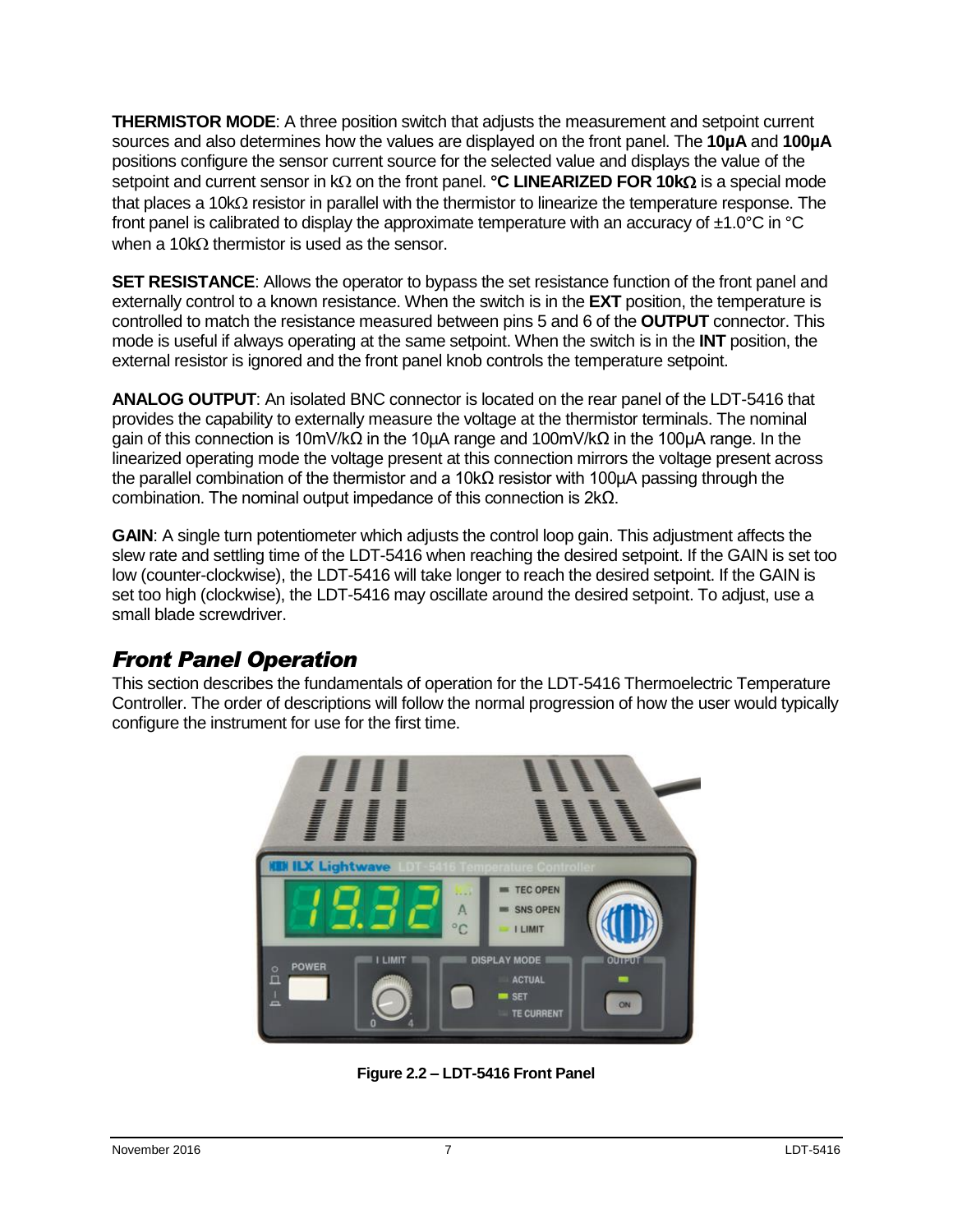## <span id="page-17-0"></span>*General Guidelines for Sensor Selection and Safety Limits*

This section presents some guidelines to assist in selecting the optimal settings for your application.

### <span id="page-17-1"></span>*Sensor Options*

The LDT-5416 Thermoelectric Temperature Controller can measure resistance of a thermistor and display the output either in resistance or a calculated temperature. When the rear panel switch is set to 100µA or 10µA the LDT-5416 will display resistance. When the rear panel switch is set to  $°C$  LINEARIZED FOR 10k $\Omega$  the LDT-5416 will display a calculated temperature.

### *Thermistor Range*

Thermistors can span a wide temperature range, but their practical range is limited by their nonlinear resistance properties. As the sensed temperature increases, the resistance of the thermistor decreases significantly and the thermistor resistance changes less for an equivalent temperature change, therefore the thermistor becomes less sensitive. Consider the temperature and sensitivity figures in Table 2.2.

| <b>Temperature</b> | <b>Sensitivity</b> |
|--------------------|--------------------|
| $-20^{\circ}$ C    | 5600 O/°C          |
| 25°C               | 439 $O$ /°C        |
| ნი∘ი               | 137 $O$ /°C        |

| Table 2.2 Thermistor Sensitivity Values |
|-----------------------------------------|
|-----------------------------------------|

In the LDT-5416 the practical upper temperature limit is the temperature at which the thermistor becomes insensitive to temperature changes. The lower end of the temperature range is limited by the maximum input voltage of the LDT-5416. Thermistor resistance and voltage are related through Ohms Law (V =  $1 \times R$ ). The LDT-5416 supplies current to the thermistor, either 10 $\mu$ A or 100µA, and as the resistance changes, a changing voltage signal is available to the thermistor inputs of the LDT-5416. The LDT-5416 will over-range when the input voltage exceeds about 2.0 Volts. The maximum temperature ranges for a typical 10kΩ thermistor (a 10kΩ thermistor has a resistance of 10kΩ ohms at 25°C) are given in Table 2.3 below.

| Table 2.3 Temperature Ranges (10 $k\Omega$ Thermistor) |  |  |
|--------------------------------------------------------|--|--|
|--------------------------------------------------------|--|--|

| Temperature | <b>Sensitivity</b>                      |
|-------------|-----------------------------------------|
| 10 µA       | -37°C to over +60°C                     |
| $100 \mu A$ | $+8^{\circ}$ C to over $+100^{\circ}$ C |

### *Selecting and Using Thermistors*

The type of thermistor you choose will depend primarily on the operating temperature range. From Figure 2.3 you can also see that 10kΩ thermistors are generally a good choice for most laser diode applications where high stability is required at near room temperatures. Similarly, 5kΩ thermistors are often a good choice for detector cooling applications where you want to operate at temperatures from -30°C to room temperature. Much higher or lower temperature ranges can be controlled through the use of higher or lower resistance thermistors. For more information on thermistor selection, see ILX Lightwave Application Note #2, Selecting and Using Thermistors for Temperature Control.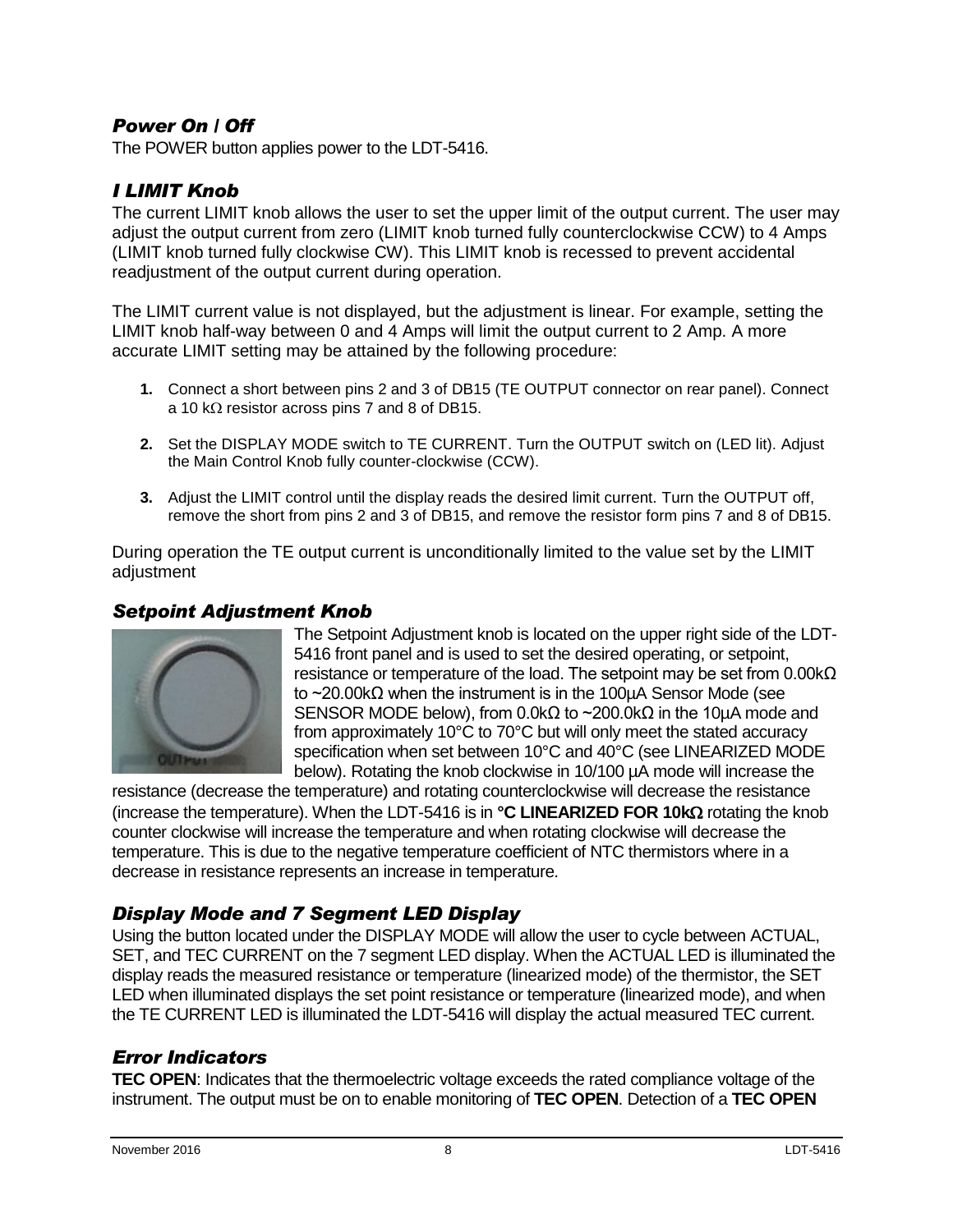

**Figure 2.3 Thermistor Temperature Range**

### *Temperature from Resistance*

The LDT-5416 Thermoelectric Temperature Controller primarily displays resistance of the thermistor; several methods can be used to convert the resistance to a temperature.

**Resistance-Temperature Conversions Charts -** Most thermistor manufacturers will supply a resistance - temperature (R-T) chart for their thermistors. These charts provide a direct and simple conversion. Although the temperature accuracy will not be better than the tolerance of the thermistor, this accuracy may be more than adequate for most applications. If temperature accuracy to within 1°C is all that is required, this method is the best.

In many cases the manufacturer will supply a universal conversion table for each particular thermistor material type that they sell. This table is used for all 25°C nominal resistance value thermistors made of that material. In these tables the resistance is not given directly. But rather, a scaling factor is given at each temperature. Resistance is found then by multiplying the nominal resistance value by the scaling factor at a given temperature. The scaling factor is often represented as the ratio  $R_T/R_{25}$ .

For example, if the thermistor is rated as a 10kΩ thermistor, then  $R_{25}$  = 10,000Ω (the resistance at 25°C). To find the resistance at 10°C, find the ratio factor at 10°C as supplied by the manufacturer. If the ratio was 1.99, then the resistance at 10<sup>o</sup>C would be 10,000 x 1.99 = 19,900Ω.

Table 2.4 shows some typical values of resistance ratios and temperatures for a thermistor.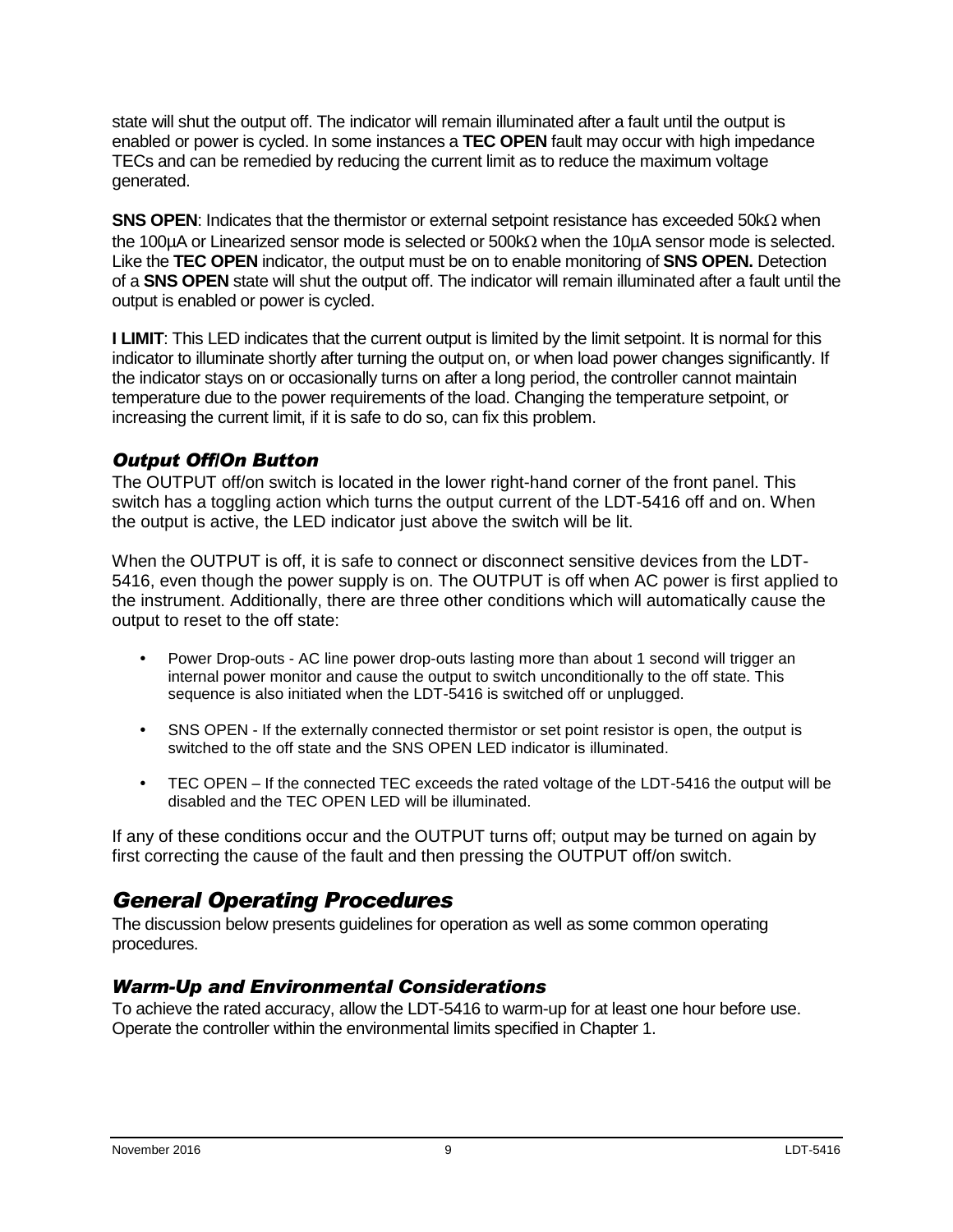| Temperature in °C | $R_{T}/R_{25}$ |
|-------------------|----------------|
| 10                | 1.990          |
| 11                | 1.897          |
| 12                | 1.809          |
| 13                | 1.726          |
| 14                | 1.646          |
| 15                | 1.571          |

|  |  |  | Table 2.4 Typical Thermistor R/T Data |  |  |  |
|--|--|--|---------------------------------------|--|--|--|
|--|--|--|---------------------------------------|--|--|--|

**Use of the Steinhart-Hart Equation** - The Steinhart-Hart equation accurately models the nonlinear R-T characteristic curve of a negative temperature coefficient (NTC) thermistor. When the correct constants for a thermistor are known, the Steinhart-Hart equation can be used to convert between resistance and temperature. This method offers the advantage of accurately calculating R-T values at any point on the curve, not just those supplied by the manufacturer.

There are several forms of the Steinhart-Hart equation. The form of the Steinhart-Hart equation which is used by ILX Lightwave is:

$$
\frac{1}{T} = C_1 + C_2 (Ln R) + C_3 (Ln R)^3
$$

Where R is the resistance in ohms;  $C_1$ ,  $C_2$ , and  $C_3$  are the Steinhart-Hart constants for a particular thermistor.

These constants may be derived specifically for each thermistor, or the nominal value for a thermistor may be used (see ILX Lightwave Application Note #4 Thermistor Calibration and the Steinhart-Hart Equation). ILX Lightwave supplies the Steinhart-Hart constants when a TS-510 calibrated thermistor is purchased.

**Linearized Thermistor Mode** – For users wanting to display a calculated temperature without using one of the methods above the LDT-5416 has a unique mode that when selected will display and control to a calculated temperature. To use this mode the LDT-5416 sensor select switch must be set to **°C LINEARIZED FOR 10kΩ**. This mode can only be used with 10kΩ thermistors with 1% accuracy and a Beta of 3900 to 4050. In this mode, the display will show temperature with an accuracy of  $\pm 1.0^{\circ}$ C. For users requiring higher accuracy or not using a  $10k\Omega$  thermistor one of the other methods above should be used.

## **WARNING**

**Use of 10kΩ thermistors with accuracy greater than 1% and a Beta value outside of the range of 3900 to 4050 can result in temperature readings exceeding ±1.0°C of set point. Potential damage to the load may occur due to inaccurate set points.**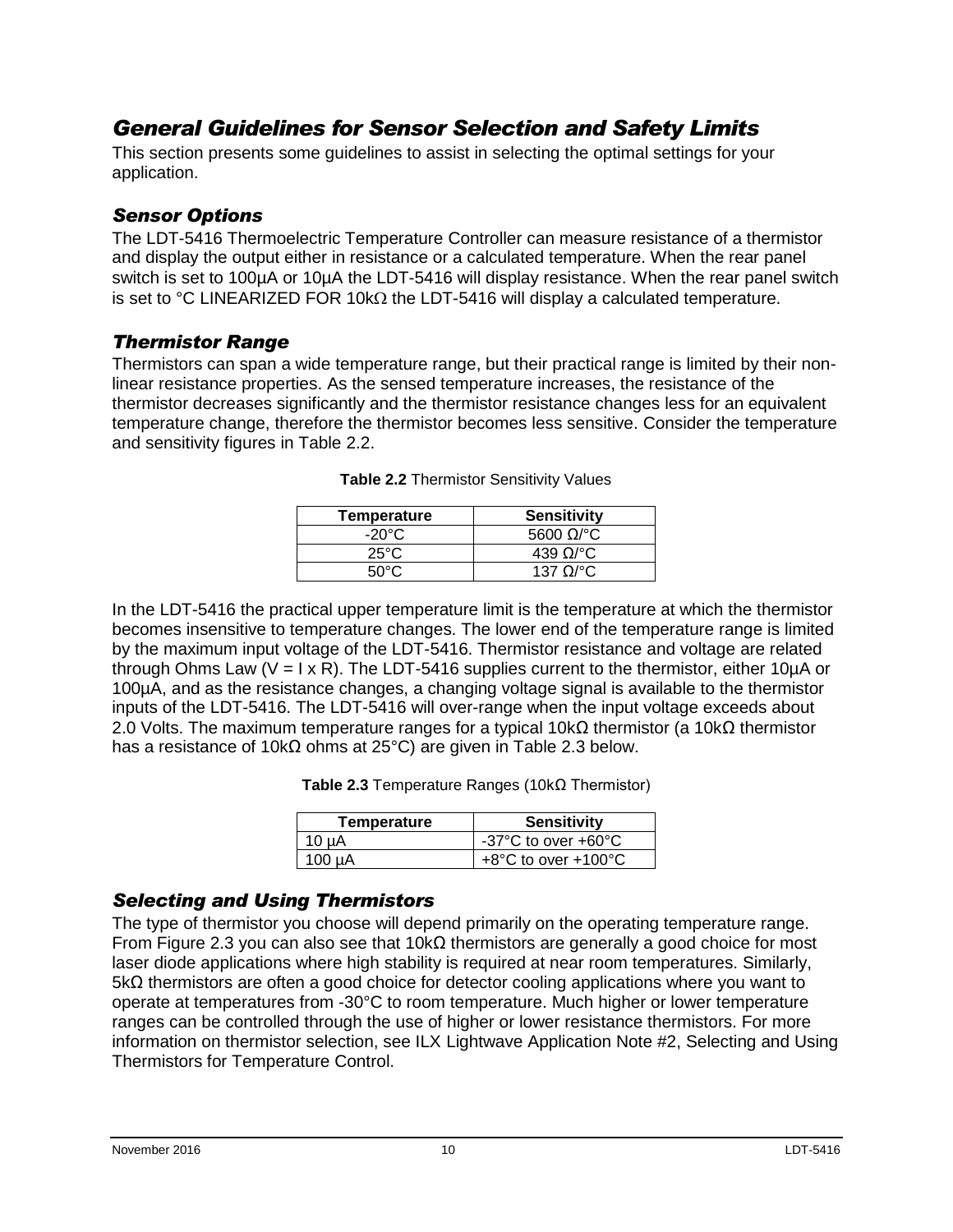## <span id="page-20-0"></span>*General Operation*

- 1. Plug the LDT-5416 into an AC power source within the specified range of the instrument.
- 2. Turn on the LDT-5416 by pressing and releasing the power switch to latch it to the on position. The output will be disabled at power up and the unit display mode will power up in the same mode which existed when the power was last shut off
- 3. Set the maximum current for the TE module by adjusting the **I LIMIT** control.
- 4. Set the rear panel **THERMISTOR MODE** switch to an acceptable current for your sensor. If using a 10kΩ thermistor you can use the **°C LINEARIZED FOR 10kΩ** mode to display and control temperature.
- 5. For front panel setpoint control, ensure the **SET RESISTANCE** switch on the rear panel is set to the **INT** position. Press the **DISPLAY MODE** button until **SET** is illuminated. Adjust the setpoint on the display using the large setpoint knob.

For fixed external control, ensure the **SET RESISTANCE** switch on the rear panel is set to **EXT** and an external resistor is connected between pin 5 and 6 of the **OUTPUT** connector. The setpoint resistance can be verified on the front panel by pressing the **DISPLAY MODE** button until **SET** is illuminated.

- 6. Ensure that the TE module and thermistor are connected to the OUTPUT connector and turn the OUTPUT on. The indicator above the ON button will illuminate when the output is on.
- 7. Press the **DISPLAY MODE** button until **ACTUAL** is illuminated to monitor the sensor resistance/temperature. If the resistance does not settle at the set point, but instead oscillates by more than one significant digit around the setpoint, turn the **GAIN** control adjustment on the rear panel counter-clockwise to decrease the gain. Alternatively if it is taking a long time to get to the setpoint, the **GAIN** control can be adjusted clockwise to increase the gain.
- 8. TE current can be monitored at any point during operation by pressing the **DISPLAY MODE** button until **TE CURRENT** is illuminated.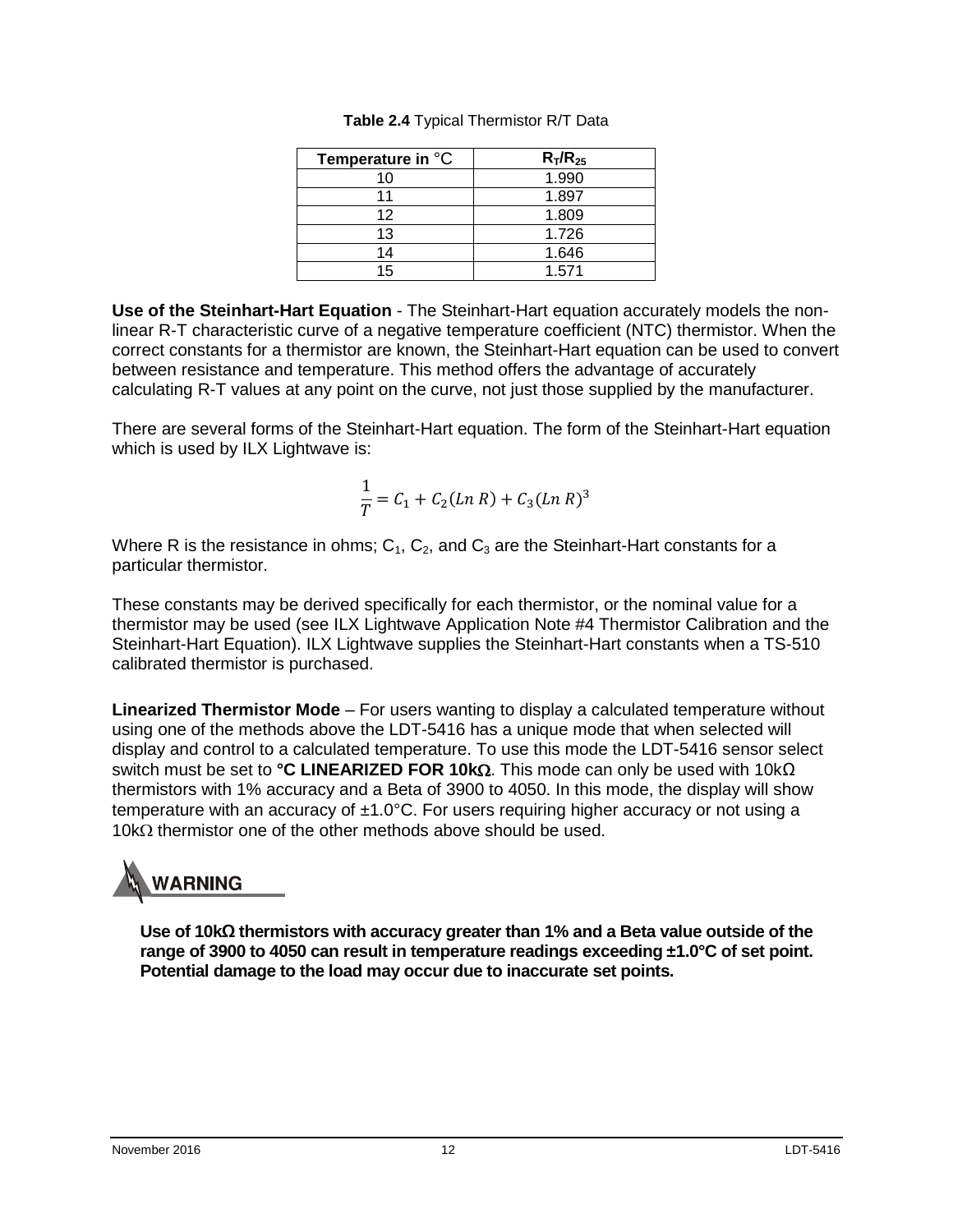# *Chapter 3: Troubleshooting*

<span id="page-22-0"></span>This chapter will help you resolve any problems you may experience with your LDT-5416. If you need additional help, please contact ILX Lightwave Customer Service.

ILX Lightwave Corporation provides in-house calibration services for ILX instruments. International customers may contact our service centers for regional calibration support. Most ILX instruments, including the LDT-5416 require yearly calibration to ensure performance to published specifications. ILX factory calibrations employ NIST traceable measurement instrumentation, and our calibration engineers and technicians use automated test equipment to accurately and efficiently capture and record calibration data. An original certificate of calibration is provided with all instrument calibrations, and a detailed report showing any pre-calibration out-of-tolerance conditions is available upon request.

Calibration turn-around times are normally ten business days or less. Please contact ILX Customer Support for additional calibration information.

For further assistance with technical solutions and troubleshooting, visit us online at www.newport.com/ilxlightwave.